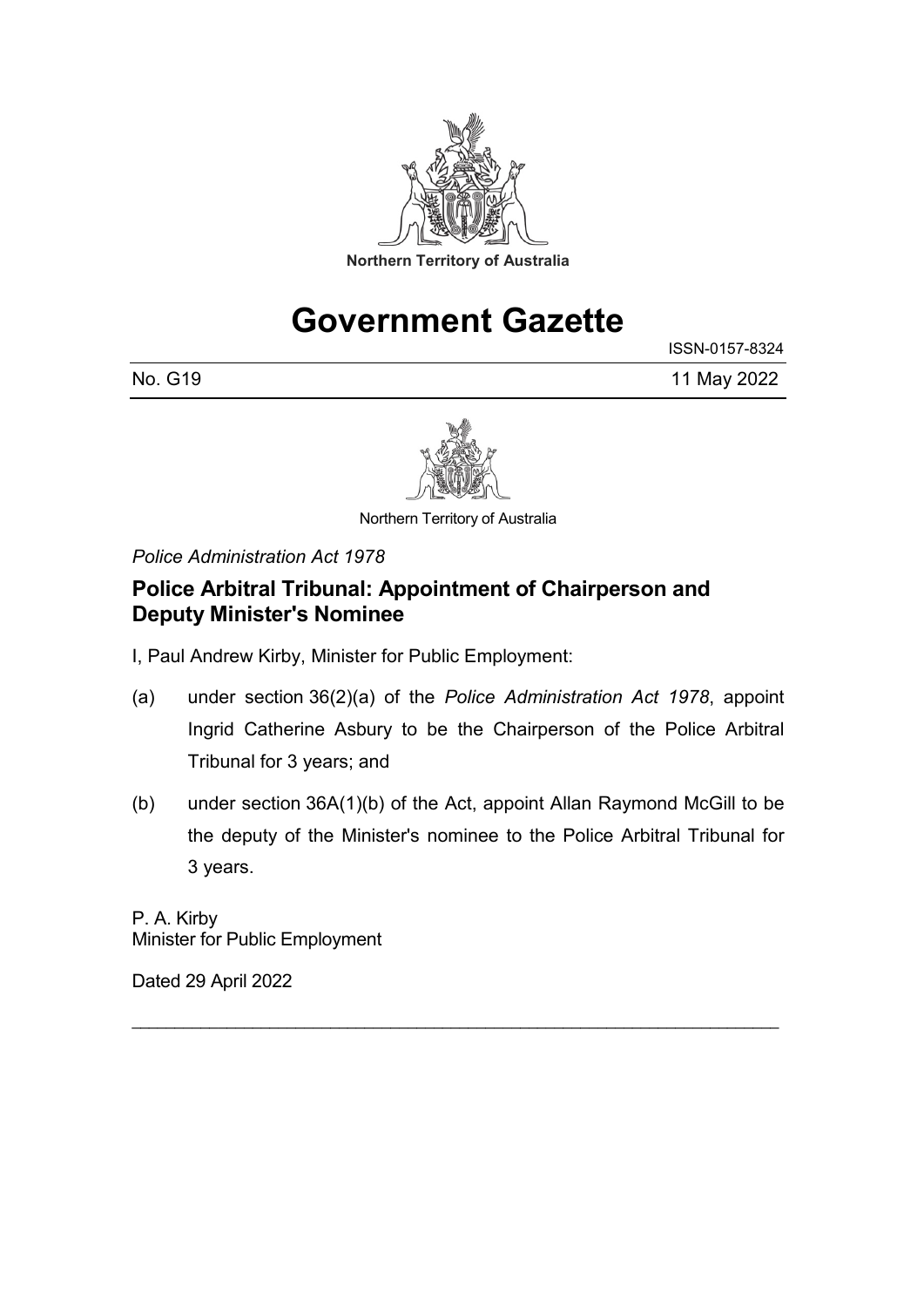#### Northern Territory of Australia

#### *Partnership Act 1997*

The Don Hotel Syndicate hereby provides formal notice in accordance with the requirements of the *Partnership Act 1997* (NT) that Excess Pty Ltd and Grangehold Pty Ltd have retired as partners of the Don Hotel Syndicate on and from 6 May 2022.

M. Burns

6 May 2022

#### **Erratum**

*Gazette* G18 of 4 May 2022, page 1 – "Permanent Declaration of Heritage Place: Patakijiwali Museum" contained an error.

\_\_\_\_\_\_\_\_\_\_\_\_\_\_\_\_\_\_\_\_\_\_\_\_\_\_\_\_\_\_\_\_\_\_\_\_\_\_\_\_\_\_\_\_\_\_\_\_\_\_\_\_\_\_\_\_\_\_\_\_\_\_\_\_\_\_\_\_\_\_\_

The notice referenced "Patakijiwali Museum" it should have been a reference to "Patakijiyali Museum".

\_\_\_\_\_\_\_\_\_\_\_\_\_\_\_\_\_\_\_\_\_\_\_\_\_\_\_\_\_\_\_\_\_\_\_\_\_\_\_\_\_\_\_\_\_\_\_\_\_\_\_\_\_\_\_\_\_\_\_\_\_\_\_\_\_\_\_\_\_\_\_